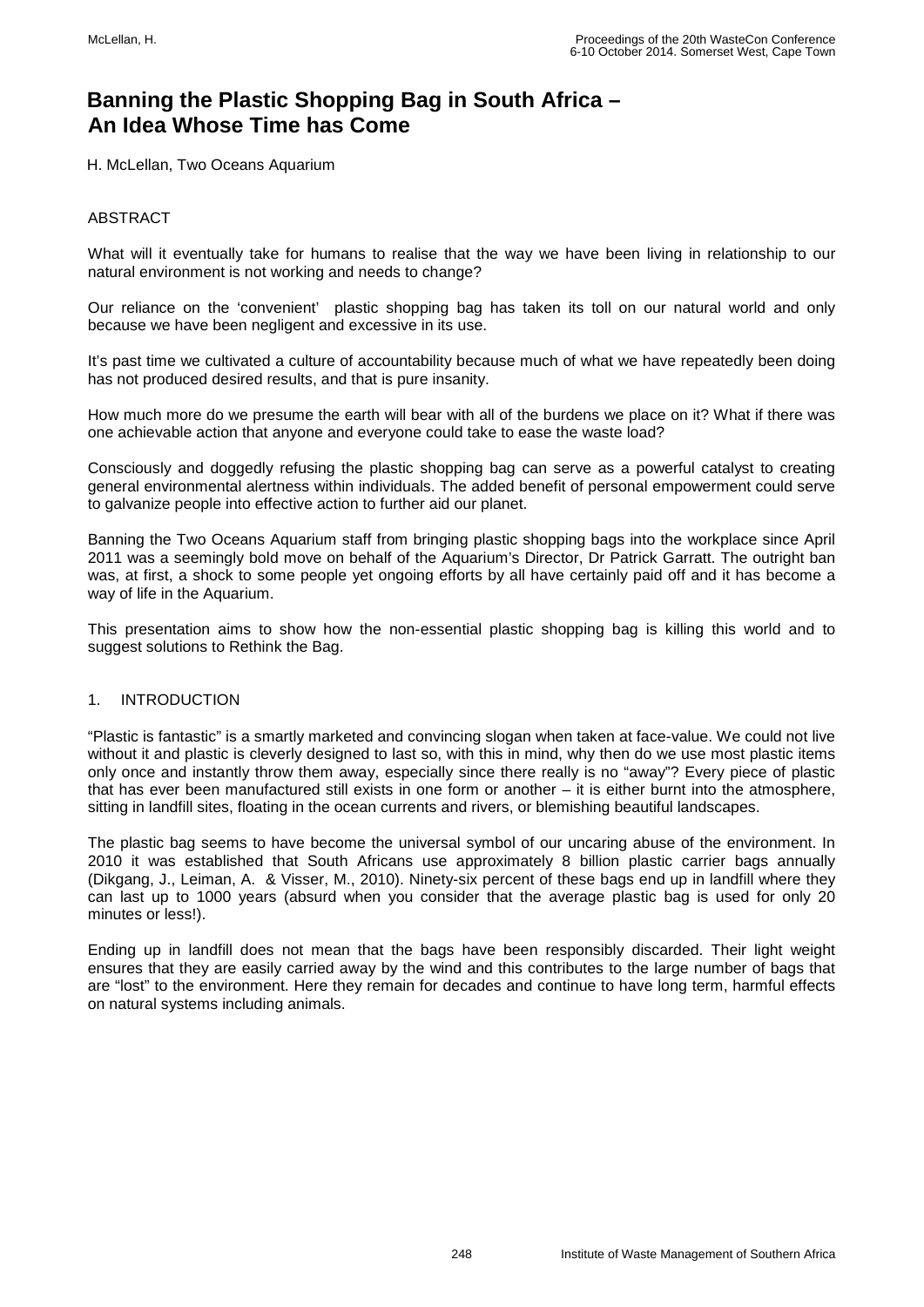

Figure 1: Genandendal Dumpsite (Candice Mostert) Figure 2: Plettenberg Bay (Hayley McLellan)



All retailers who are either selling these carrier bags or giving them away free are responsible for contributing to the ongoing scourge of plastic bags across the South African landscape and in waterways. Big national brands are flaunting their names on plastic bags as advertising and then withdrawing any form of accountability thereafter.



Figure 3: Cape Town Harbour (Vincent Calder)

Plastic shopping bags deplete natural resources, consume energy to manufacture, create litter and choke marine life. Floating plastic bags in the ocean resemble jellyfish which turtles and whales mistake for food, ingesting these bags and dying. Not only are plastic bags a visual eyesore, municipalities also do not manage to keep up with the amount of plastic carrier bags that flow down our rivers into lakes and estuaries and into the oceans, interfering with all aquatic species.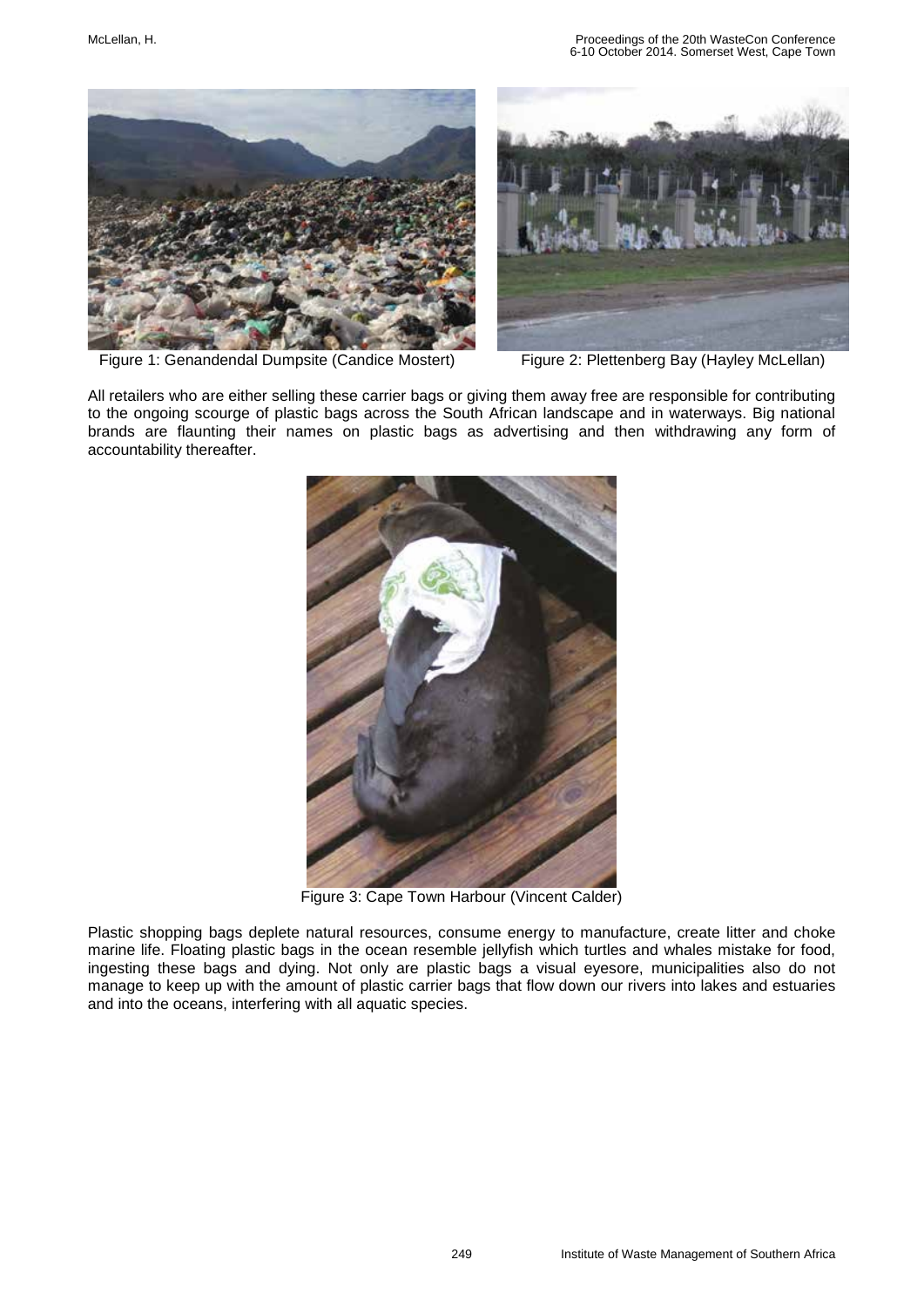

Figure 4: Elsies River, Pinelands (Renee Leeuwner) Figure 5: Cape Town Harbour (Claire Taylor)



According to Ryan, "Marine litter needs a well-placed champion to promote awareness of the problem, and encourage commitment among other role-players and stakeholders." (Ryan, 2006).

### 1.1 Objective

The objective of the Rethink the Bag campaign is to ban the plastic bag in South Africa. We will not be the first region in the world and certainly cannot afford to be the last. Many other countries and cities around the world have already done so, although enforcement is sometimes questionable. See the list below detailing regions that have placed a ban on plastic shopping bags and the year in which this legislation was instituted.

|         | rabio 1. Examples or ritastro Day Daris worldwide |  |  |
|---------|---------------------------------------------------|--|--|
| year    | country / region / town / county                  |  |  |
| 2002    | Bangladesh                                        |  |  |
| 2003    | Taiwan                                            |  |  |
| 2005    | <b>Bhutan</b>                                     |  |  |
| 2006    | Tanzania                                          |  |  |
| 2007    | San Francisco                                     |  |  |
| 2008    | China                                             |  |  |
| 2008    | Rwanda                                            |  |  |
| 2009    | Delhi                                             |  |  |
| 2009    | Maldives-Baa Atoll                                |  |  |
| 2010    | Mumbai                                            |  |  |
| 2011    | Italy                                             |  |  |
| 2011    | Philippines                                       |  |  |
| 2012/13 | <b>UAE</b>                                        |  |  |
| 2013    | 67 Californian cities, towns, counties            |  |  |
| 2014    | Hawaii, Kauai                                     |  |  |
| 2015    | Chicago                                           |  |  |
| 2015    | Oahu                                              |  |  |
|         |                                                   |  |  |

Table 1: Examples of Plastic Bag Bans worldwide

Efforts made thus far by South Africa's Department of Environmental Affairs, through the forming of Buyisae-Bag, have illustrated that much more stringent laws need to be implemented if they wish to eliminate plastic bag litter abuse. The attempt at a bag levy has revealed itself to have been completely unsuccessful in decreasing plastic bag pollution and an outright plastic bag ban, realistically, appears to be the only common-sense way forward in order to be effective in this endeavour in South Africa.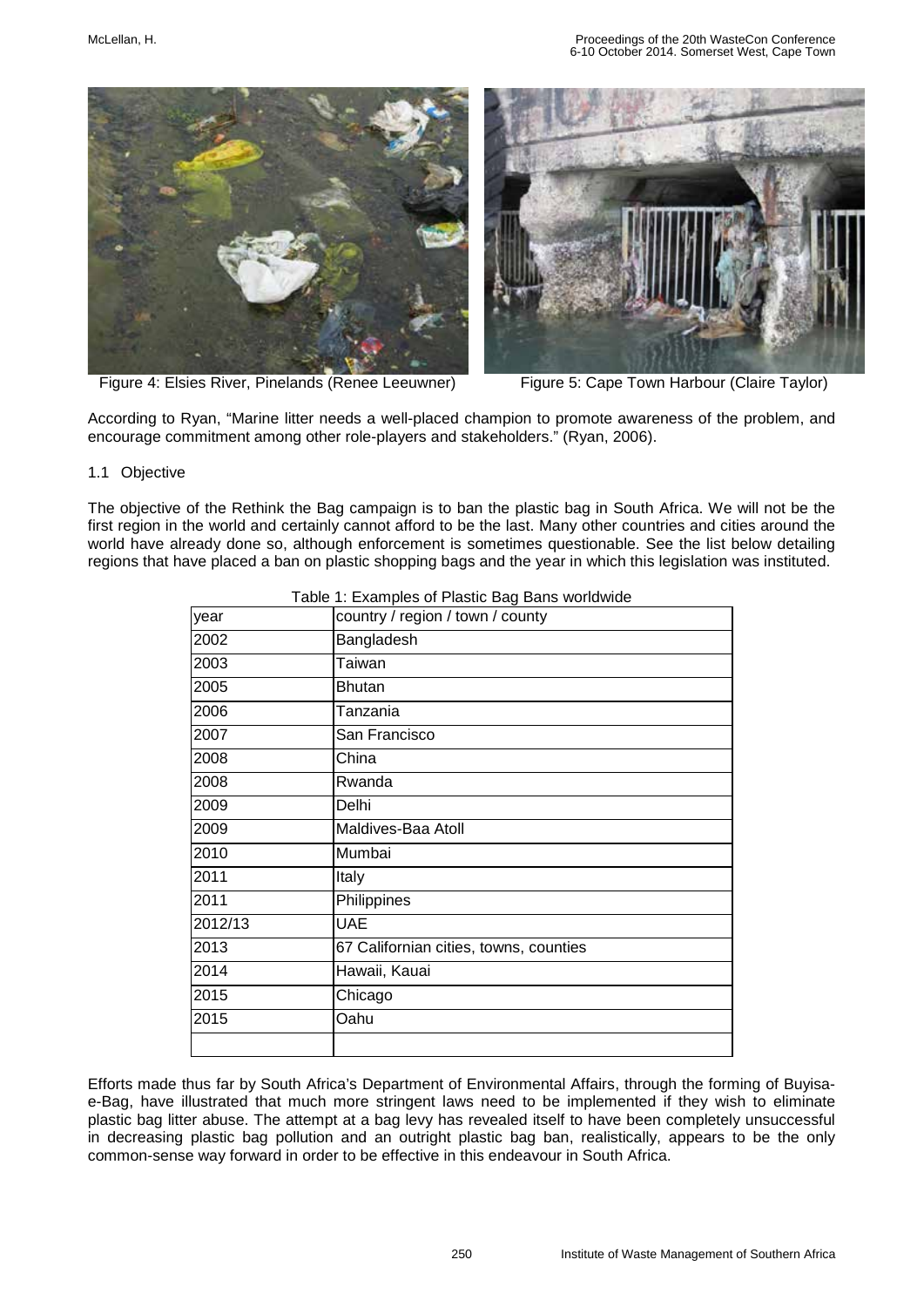In support of this proposal, it is useful to look back at the history Buyisa e Bag between 2004 and 2011.

While the 2004 plastic bag tax, introduced by then Environment Minister Valli Moosa and managed by Buyisa-e-Bag, was intended for the purposes of cleaning up the environment, the Treasury does not allow monies to be kept separate for specific use so this meant that the bag levy simply became another tax. The Department of Environmental Affairs and Tourism needs to apply to the Treasury to be allowed to use any money in the general reserve for recycling purposes, which involves much red tape to start any effective initiative. The board of Buyisa-e-Bag representatives were made up of industry and labour whilst retailers had chosen to leave and consumers were not represented either. Before the charge on plastic shopping bags, every retailer bore the cost. Since charging for said bag it stands to reason that there is now big profit to be made from selling this item, especially if the figures are to be believed that South African use approximately 8 billion plastic shopping bags per annum. Handsome profit is easily the assumption and yet retailers who are prepared to comment state that they in fact make a loss on the sale of plastic shopping bags.

Information received in June 2014 from Transpaco and East Rand Plastics supports the following figures of the cost of manufacturing plastic shopping bags; the cost to retailers and consumers; and the profits made by both producers and retailers:

|                                                           | $\sim$ 0.000 $\sim$ 0.000 $\sim$ 0.000 $\sim$ 0.000 $\sim$ 0.000 $\sim$ 0.000 $\sim$ 0.000 $\sim$ 0.000 $\sim$ 0.000 $\sim$ 0.000 $\sim$<br>cost | selling price | profit                          |
|-----------------------------------------------------------|--------------------------------------------------------------------------------------------------------------------------------------------------|---------------|---------------------------------|
| <b>Raw Materials</b>                                      | R20/kg                                                                                                                                           |               |                                 |
| Manufacturing<br>cost incl. printing R36/kg<br>1.8xR20/kg |                                                                                                                                                  |               |                                 |
| Bag manufacturer                                          | 28.8c per 8 gram bag                                                                                                                             | 33.2c         | 4.4c                            |
| Retailer                                                  | 33.2c                                                                                                                                            | 44c average   | 4.8c (15% after 6c<br>levy/bag) |

| Table 2: Breakdown of plastic bag cost, retail and profit in the market |  |  |  |
|-------------------------------------------------------------------------|--|--|--|
|-------------------------------------------------------------------------|--|--|--|

The above figures are supported by the Plastics SA authority on technical issues regarding plastics.

The 2008 Buyisa-e-Bag meeting minutes, below, provide a snap shot of this organisation's course between 2004 and 2008.

"Buyisa-e-Bag Multi-Recycling Buy Back Centre, a Section 21 company, whose core business was to develop entrepreneurs and create sustainable opportunities in the recycling and waste management sectors, briefed the Committee on the setting up of multi recycling Buy-Back centres. Such centres would buy in, sort and resell various plastics, paper, cans, and glass. A total of 20 centres were planned, and the investment to date had been R10 million. The initial focus would be Gauteng and Mpumalanga, but would be rolled out to all provinces. The presentation set out in detail the strategies, key performance areas, economic and social benefits, and it was noted that the company would try to ensure sustainable development and best business practice, while empowering the local communities, in particular youth groups. Mr Benny Makgoga, CEO, Buyisa-e-Bag noted that the estimated budget for the set-up of each centre, including the machinery and structure, training, protective clothing, branding, security and insurance and launch publicity, was R1.84 million. Most sites were around 5 000 square metres in size. He noted that Buyisa-e-Bag would provide monitoring and control, and would require monthly and annual reports on financial and operational performance. It envisaged providing three-year support. Finally he mentioned that Buyisa-e-Bag was very proud to be working with the youth groups in the townships, as that initiative provided sustainable jobs, and they were known as "Ambassadors of Environment". Ms C Zikalala (IFP) commended Mr Makgoga and his delegation on the work they were doing. She mentioned that she was one of the people who had conducted awareness through the press about the role of Buyisa. People in the townships had no knowledge of plastic recycling, and it was not visible in the townships around Gauteng. She commended the institution on its youth development work because young people were the leaders of tomorrow. The Buy Back centres should be visible, rather than heard about only in Committee meetings". (Buyisa e Bag minutes of June 2008)

After 8 years of levy collecting Buyisa e Bag is stated to have collected almost one billion Rand from the consumer with none of their initial objectives or obligations having being met. A Statement by the Department of Environmental Affairs on Buyisa-e-Bag following a review process on 1 June 2011 reveals the following.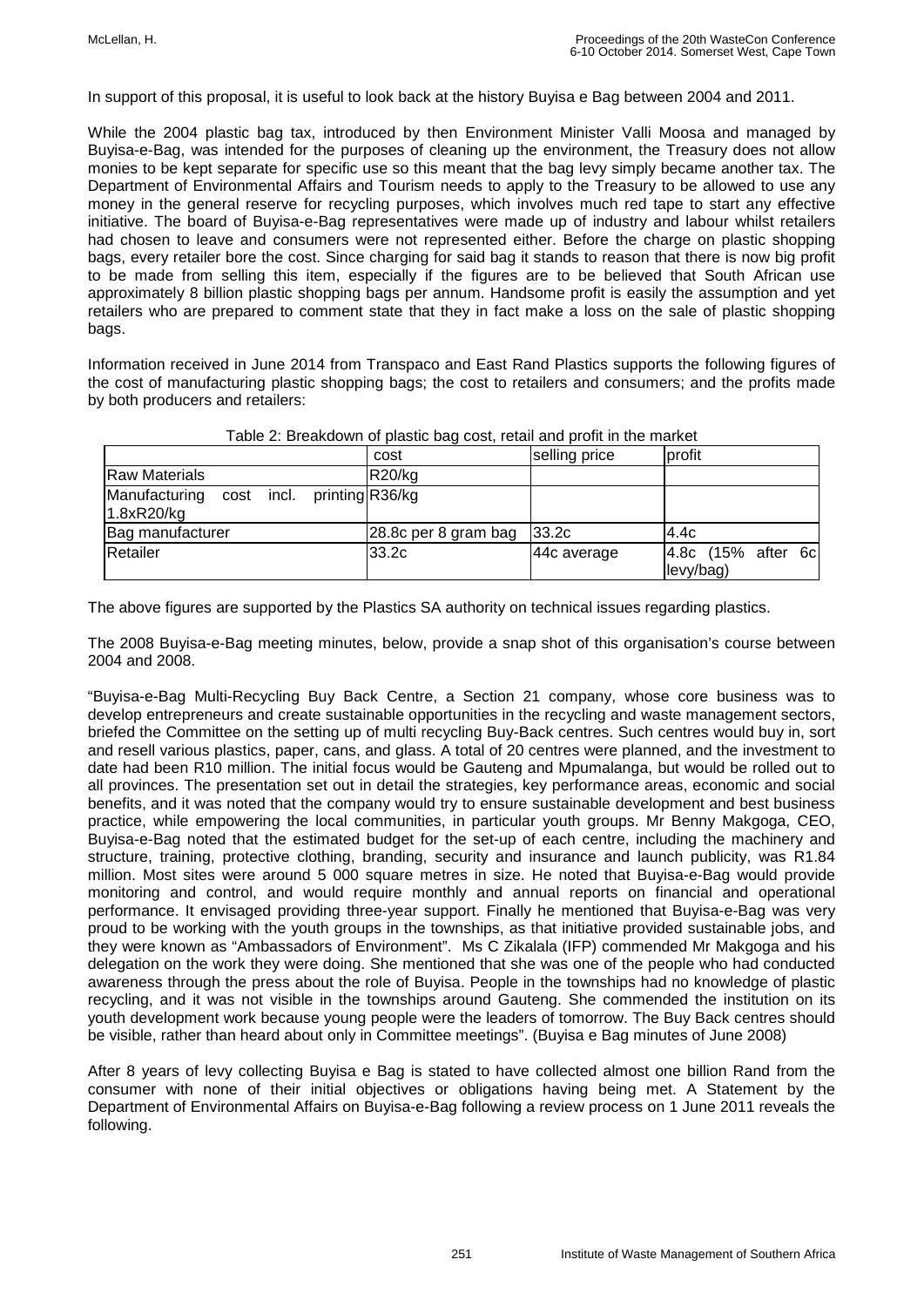"Buyisa-e-Bag was created as a result of the Memorandum of Agreement (MoA) signed between industry, labour and government during 2002 and was established in 2004/05. Its intended objectives were, among others, the expansion of waste collection networks, the establishment of rural waste collection small, medium and micro enterprises (SMMEs), creating additional capacity in non-governmental organisations (NGOs), job creation, improving skills and re-skilling workers in the plastics field. The Department of Environmental Affairs, as sole funder of the company became concerned about, amongst others, the governance, expenditure and performance of the Company - concerns also shared amongst others by the National Treasury. The department then concluded that the company has failed to meet the objectives as set out in the founding MoA between government, labour and industry".

Even by 2012 not one organization could accurately say how many plastic shopping bags were being recycled each year. The figure could well have been as low as 5 percent. Other confusing statistics released to the public only served to cast more mystery over the topic as, while plastic bag sales were stated to have dropped between 45 and 75 percent since regulations were passed, treasury figures showed more than double the amount of monies flowing in from bag sales in 2010/11 as opposed to 2009/10. (Capazario 2012) It also became clear that more people were not reusing the bags on return visits to the stores but rather using them as bin liners at home in which case nearly all of the bags were ending up in landfill after only one single use from the store of origin. Manufacturing a thicker bag and charging for it never did achieve the intended outcome of placing more value on the item.

# 2 A CASE STUDY: RWANDA

The Rwandan Government successfully banned the plastic shopping bag in 2008 and this ruling is effectively enforced to date. Any visitors entering Kigali International airport carrying plastic bags are immediately informed of the law regarding plastic bags and the bags are confiscated from their person. For a nation who suffered shocking genocide in 1994, banning the plastic shopping bag seems to be the last thing one would imagine the country to have on their agenda. However, after acknowledging the devastation that plastic bags were causing their environment, and particularly their agricultural productivity, the Rwandan Department of Environmental Affairs took this radical step to enforce the law. They even went one step further in creating Umuganda (community service or 'coming together in common purpose to achieve an outcome') in which all citizens, aged 18-65, are duty bound to step out into their environment on the last Saturday of every month and clean up their neighbourhood and surrounds of all litter, as well as contribute to other community upliftment projects. This has proven to be an example of a model project which could successfully be introduced to South Africa and has, in fact, begun in Umuganda Sea Point – 26/7/14.

In 2008, the capital of Rwanda, Kigali, received the UN Habitat Scroll of Honour Award for their zero tolerance for plastic bags, among other environmental achievements. Kigali is the first city to win this respected award in Africa. Considering the devastating genocidal events of 1992, it is quite remarkable that a nation would choose to focus on such a monumental environmental undertaking and in doing so transform the state of its country. People now come from all over the world to learn from the actions taken by the Rwandan government.

Here follows part of the Rwanda story in an interview with Dr. Rose Mukankomeje, Director General of the Rwanda Environment Management (the delicious day) http://www.thedeliciousday.com/environment/rwandaplastic-bag-ban/

# "Who initiated the plastic bag ban in Rwanda?"

The Government of Rwanda through the Ministry in charge of environment. A scientific study was conducted on the impact of plastic bags on the Rwandan environment, as well as the plastic bags contribution to the economy of our country. The study showed an overwhelming negative impact of plastic bags on the environment which lead the Government of Rwanda to banning the plastic bag.

Rwandan law prohibits all manufacturing, use, importing and selling of all polyethylene bags in Rwanda.

"Did Rwanda ever consider charging a fee for the bags instead of implementing a countrywide ban?" No, the cost of plastic bags is so little and our primary concern was how plastic bags were being disposed of after use. We knew we wanted the countrywide ban because of the havoc the plastic bags were creating on our environment. The problems the plastic bags were causing were both environmental problems and lasting social economic implications to the development of our country.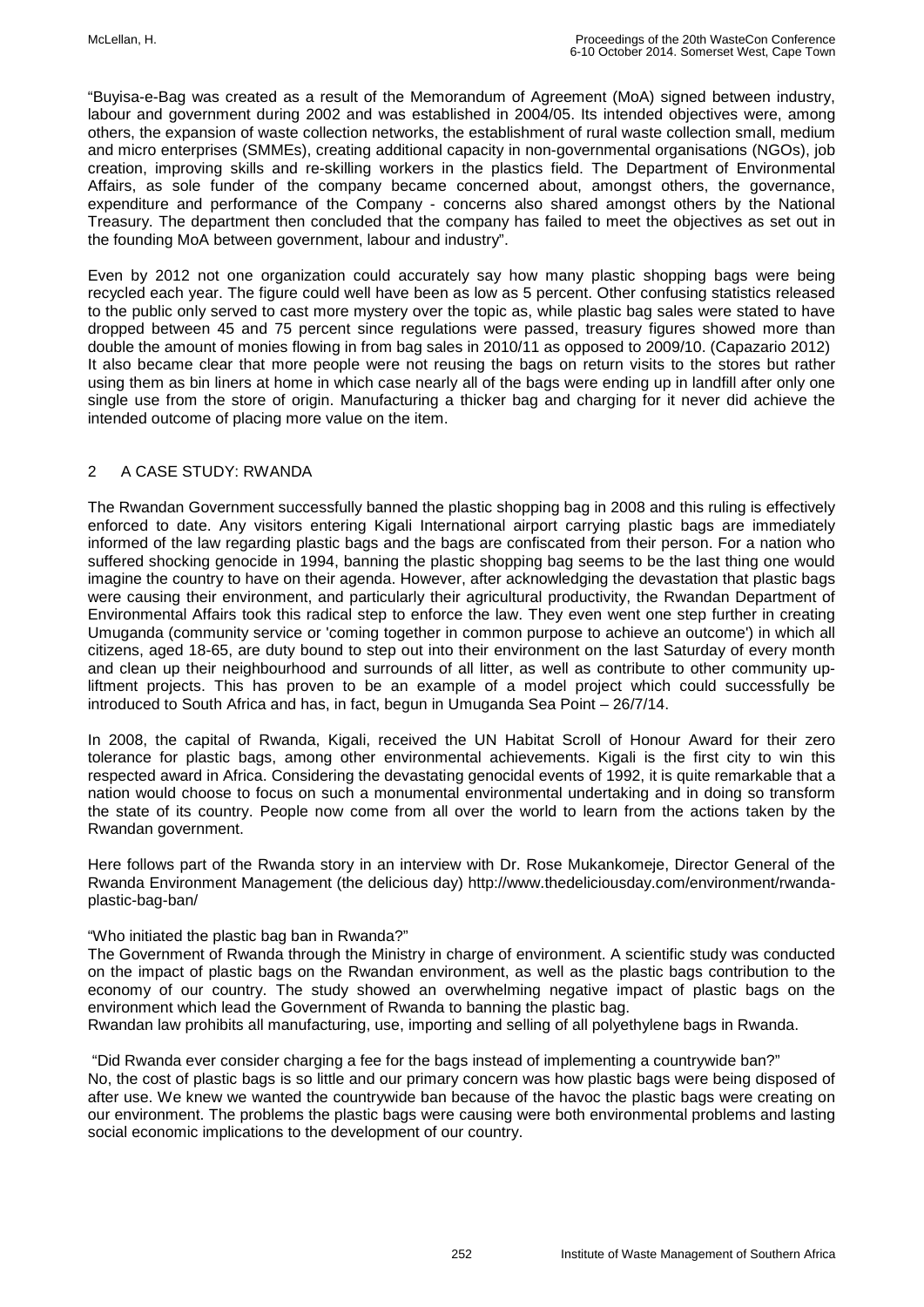"Who expressed concerns about banning the plastic bag and how were these concerns addressed?"

Industries that manufactured plastic bags as well as businesses and people that imported plastic bags for sale and profit gains had concerns. We addressed their concerns by asking the manufacturers of plastic bags in Rwanda to recycle [plastic] instead of manufacturing it. We also provided tax incentives to companies for purchasing equipment that would help recycle plastic or manufacture environmental friendly bags. In cases where the use of polyethylene bags is inevitable (In healthcare polyethylene bags are used during collection and transportation for disposal of bio-medical wastes. Also, agriculture polyethylene bags can be used for construction of greenhouses), an Order of the Prime Minister establishes is required to approve their usage.

"What were the positive and negative impacts on private businesses to the plastic bag ban?"

In the short term, community based associations sprung up comprised of mainly women and youth cooperatives to make bags made from locally available environmental friendly materials. Private businesses, of course, had to re-strategize their business model in order to orient their businesses to recycling or manufacturing bags. And of course another major positive is that entire the country of Rwanda is clean.

"What has been the environmental impact of the plastic bag ban in Rwanda?"

Rwanda became an extraordinarily clean country. Tourism is increasing which is very good economically for our country.

"How did you educate the Rwandan citizens on the ban and were there any difficulties in this education process?"

The constitution of Rwanda states that every citizen has the right to a clean and healthy environment. Part of what we do in Rwanda to ensure our communities stay clean is we have monthly Umuganda, which is monthly community work. During this time people and leaders clean their communities and during talks of the [plastic bag] ban there were discussions [during Umuganda] regarding the advantages of doing away with plastic bags. Part of the communication efforts included testimonies from farmers whose cows had died due to accidentally eating the plastic bags littered in their farms as well as stories from others about how plastic bags had negatively impacted their lives. We also had TV and radio campaigns against plastic bag usage and short videos we distributed to buses and airlines to educate travelers to Rwanda about our plastic bag ban. But there were initial difficulties with this because good alternatives did not exist and we had to import environmentally friendly bags.

"What advice do you have for other cities, states, provinces or countries who are considering banning the plastic bag?"

Identify incentives to industries to produce alternatives to plastic bags. Create public awareness and social media campaigns. Get the media involved in the effort. Develop laws and regulations to support banning the plastic bag and form strong partnerships with all public sectors.

"Now that the ban has been in place for 4 years, do you believe the majority of Rwandans support the plastic bag ban?"

The Rwandan people are aware of the negative impacts of plastic bags and support the ban. If they didn't plastic bags would be being illegally brought into our country. Rwandans also support the setting up of cottage industries that are finding alternatives to plastic bags. These cottage industries have helped reduce poverty and create non-agricultural based jobs for Rwandans" (www.santefe.com)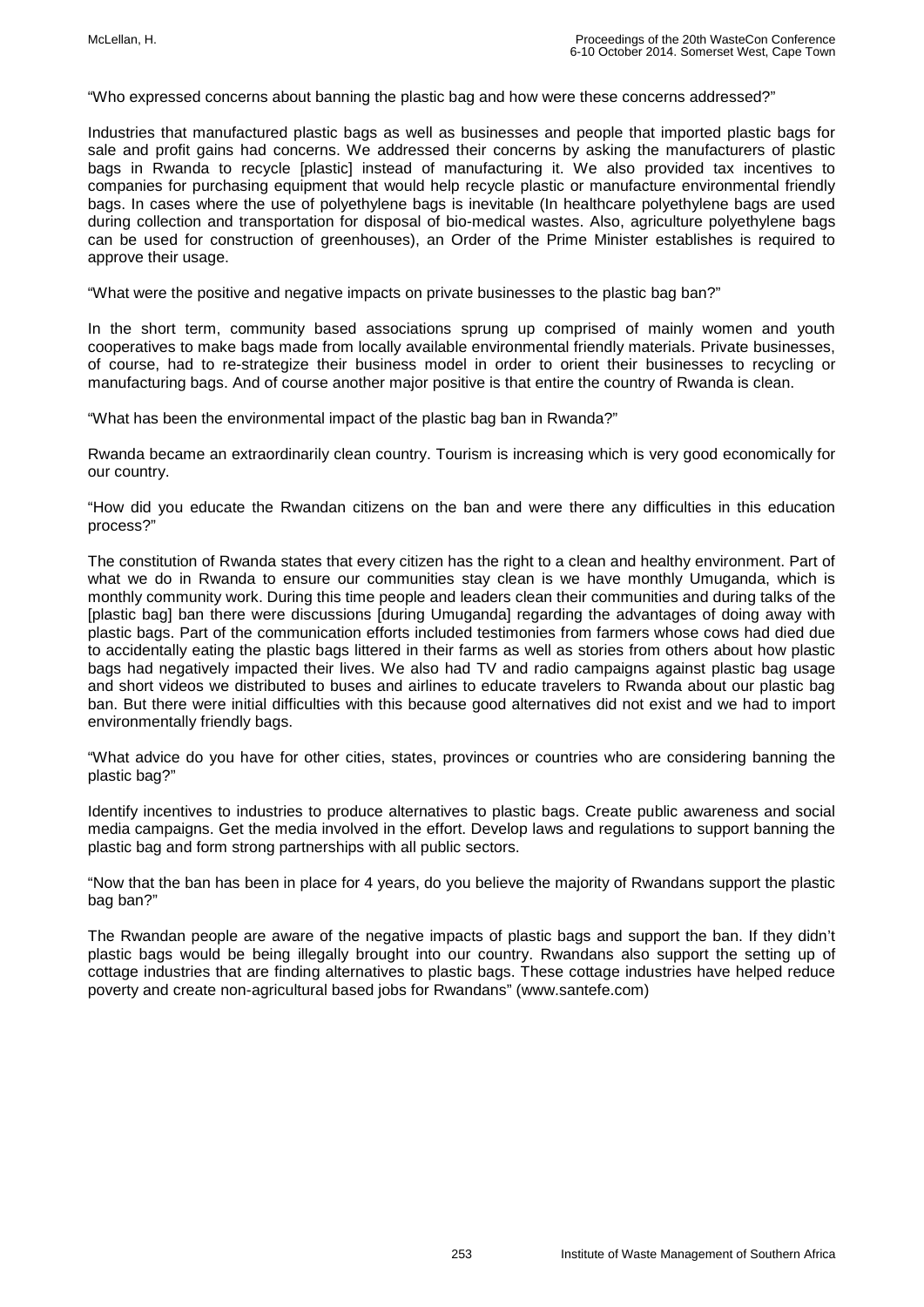



Figure 6: Rwanda bag ban (www.superstock.com)<br>(uning umageles mi) (www.umeseke.rw)

# 3 RETHINK THE BAG CAMPAIGN IN SOUTH AFRICA

Since its inception, in March 2011, the Rethink the Bag campaign has been an official environmental campaign of the Two Oceans Aquarium and the Aquarium's staff areas have been successfully plastic bag free. The staff embraced this initiative with relative ease and, three years down the line, the message has even spread further into the daily operations of the surrounding V&A Waterfront.

Encouragingly, the campaign has also been embraced by other organisations and companies. One that is definitely worth mentioning is the African Association of Zoos and Aquaria. Rethink the Bag was adopted as their official 2013-2015 conservation program and is currently being rolled out to all members in the animal care field throughout Africa, with some keen participation reported thus far. Rethink the Bag won best presentation as well as delegates choice awards at the 2013 AKAA (Animal Keepers Association of Africa) Conference.

The transition town of Greyton, in the Western Cape, officially became the first town in South Africa to ban the plastic shopping bag on the 3rd July 2014. This community recognised the growing concern over pollution in their environment and chose to ban the bag in order to draw attention to all forms of waste. Their ingenious approach of transforming "trash to treasure" has been most effective in encouraging the locals to view their garbage in a whole new light, that is one of value rather than waste.

Momentum is gathering as other small towns have shown interest in following Greyton's lead. In Hout Bay the retail stores of Oakhurst Spar, Super Spar, Tops, ; Engen, Fresh Stop, OK Mini Mart, Shell Shop and other smaller brands honoured 3 July-International Plastic Bag Free Day in 2014 by agreeing to not sell or give away any plastic shopping bags on this day. Hout Bay Super Spar have committed to plastic bag free Thursdays in store and Kwik Spar to every second Thursday.In conjunction with the Rethink the Bag campaign, the NPO Thrive is working towards plastic bag free Thursdays across the whole of Hout Bay town. Collaboration to replicate the Rethink the Bag campaign in Montagu, in the Western Cape is also currently in motion.

Rethink the Bag has been presented to all schools in Greyton, Bereaville, Genadendal, Hout Bay, Camps Bay and Llandudno. Wynberg schools have taken on the challenge to become the first plastic bag free school zone in the country and then challenge other schools to follow suit.